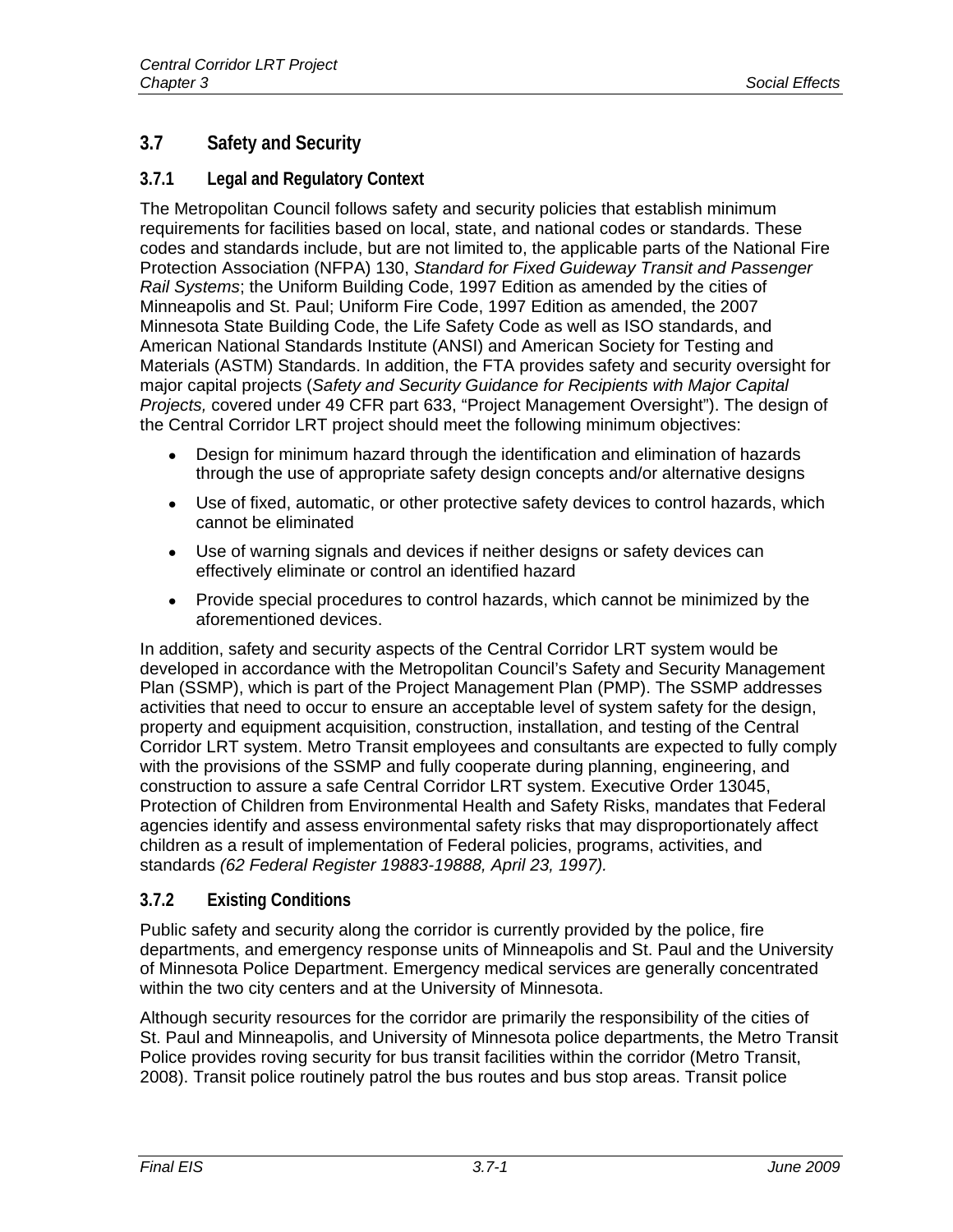officers on the Hiawatha LRT system, which is similar to the proposed Central Corridor LRT system, provide security at the LRT stations and in the rail cars.

### **3.7.2.1 Downtown St. Paul, Capitol Area, Midway East, Midway West**

The St. Paul Police Department provides crime prevention services for the City of St. Paul along University Avenue from the western city limits through the State Capitol complex, the downtown area, and on to the downtown east area where the Operations Maintenance Facility OMF would be located.

The Minnesota Department of Public Safety, acting through the Minnesota State Patrol and the Capitol Security/Executive Protection unit, provides safety and security services for executive, judicial, and legislative officials, state employees, and the public on the approximately six-block Capitol Complex. Capitol Security is the primary responder to all emergencies and events in the State Capitol complex.

#### **3.7.2.2 University/Prospect Park**

The University of Minnesota Police Department provides safety and security services for the West and East bank campuses with a state of the art monitoring center (University of Minnesota, 2008). The Department of Emergency Management (DEM) provides assistance to the University of Minnesota and environs in the preparation and response for recovery from disasters. The University of Minnesota DEM maintains an Emergency Preparedness website for notification of emergencies and actions to take.

Of singular importance is the daytime movement of students crossing Washington Avenue between Coffman Memorial Union on the west and Huron Boulevard on the east. Two overhead pedestrian bridges provide safe pathways for students and others between Coffman Memorial Union and University of Minnesota classrooms and other buildings to the north. At-grade pedestrian crossing of Washington Avenue between Pleasant Street SE and Church Street SE is prevented by a centerline barrier on Washington Avenue. A pedestrian tunnel under Washington Avenue between the parking ramp on the north and the University Medical Center on the south provides safe crossing at that location.

#### **3.7.2.3 Downtown Minneapolis**

Minneapolis Police Precincts One and Two provide crime prevention services for Downtown Minneapolis and the Cedar-Riverside portion of the Central Corridor LRT alignment.

## **3.7.3 Long-Term Impacts**

#### **3.7.3.1 No-Build Alternative**

There are no positive or negative impacts to safety and security anticipated to result from the No-Build Alternative.

#### **3.7.3.2 Preferred Alternative**

This section assesses the potential project impacts to LRT users, area residents, rail corridor visitors, and construction workers for the Preferred Alternative.

System safety and security oversight for the Central Corridor LRT project would be achieved through Metropolitan Council implementation of the Safety and Security Management Plan (Metropolitan Council, 2008). The plan would include requirements for development of a Metro Transit Security and Emergency Preparedness Plan (SEPP) to ensure continuation of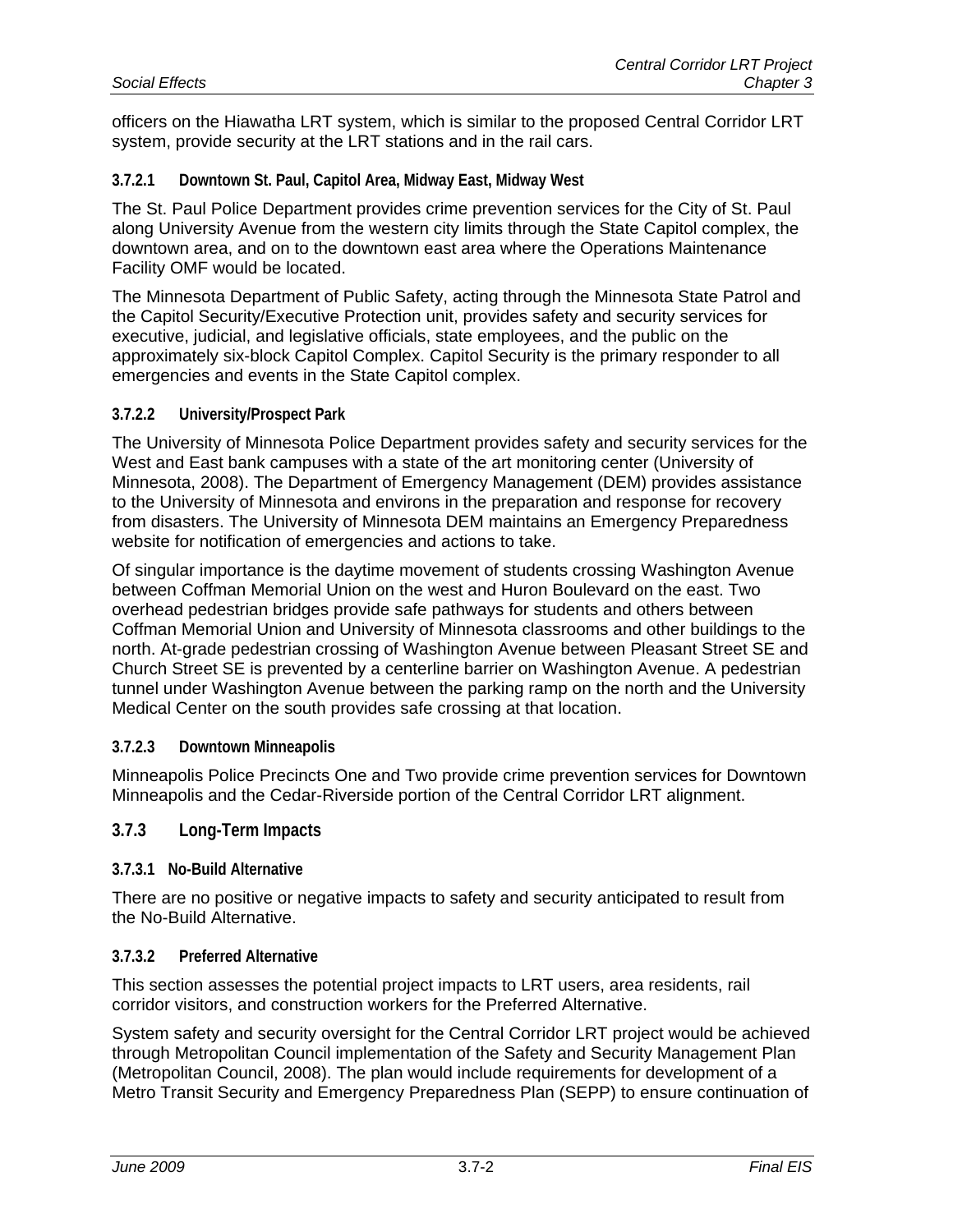safety and security during Central Corridor LRT operations. Security and safety for the Central Corridor LRT project would also be facilitated by a Metro Transit Fire/Life Safety Committee (FLSC).

No specific safety or security issues have been identified concerning the TPSS facilities. As described in Section 2.3, they would be contained within enclosed buildings that are not accessible to the public. Applicable safety and security precautions would be outlined in the SSMP and SEPP and would be overseen by the Metro Transit Police in cooperation with local law enforcement authorities.

# **Downtown St. Paul, Capitol Area, Midway East, Midway West**

Metro Transit completed a safety and hazard analysis of LRT operations in the area of the proposed OMF at the former Diamond Products building in downtown St. Paul. This hazard analysis was based on LRT operating assumptions consistent with those described in this FEIS. Specifically, that the CCLRT will be controlled by all traffic control measures installed on non-revenue service track at the intersections of Wacouta Street, Wall Street and Broadway, would operate at speeds no greater than 10 mph, and would not sound audible warning devices as a matter of standard procedure. The analysis was also based on track design and street configuration as described in this FEIS.

Results of the safety and hazard analysis indicate that the likelihood for severe accidents (collisions with vehicles and pedestrians) would be negligible and the probability of accidents would be remote. Therefore no additional mitigation, beyond that already committed to in the FEIS, is required to mitigate effects of the re-use of the former Diamond Products building for the CCLRT operations and maintenance facility.

No specific safety or security issues have been identified concerning the alignment or stations in these segments other than somewhat greater pedestrian activity at the Rice and Robert Street stations. Applicable safety and security precautions at the stations and adjacent sidewalk areas and street crossings and emergency response needs would be outlined in the SSMP and SEPP and would be overseen by the Metro Transit Police in concert with St. Paul Police. Routine transit police patrols of station areas and track alignment and unannounced presence in rail vehicles would help ensure rail user and visitor safety.

No specific safety or security issues have been identified in the Midway East segment, which includes potential future stations at Victoria Street, Western, and Hamline avenues. If developed in the future, normal precautions would be specified in an amended SSMP and SEPP and would be overseen by Metro Transit Police. Similarly, no specific safety or security issues have been identified concerning the alignment or stations in the Midway West Segment. Applicable safety and security precautions for this segment would be similar to that for the Midway East portion of the project.

### **University/Prospect Park**

Pedestrian safety of both the transit patron and area pedestrians is an existing concern in the Washington Avenue corridor at the University of Minnesota. Thousands of students move by foot or bicycle across Washington Avenue between the Coffman Memorial Union area and University Avenue (East Gate District).

The eastern portion of the University of Minnesota campus presently experiences heavy pedestrian activity during sporting events at Williams and Mariucci arenas when up to 24,000 fans can enter or leave that area before and after events. The future addition of 50,000 to 80,000 visitors to the new football stadium can be expected to increase conflicts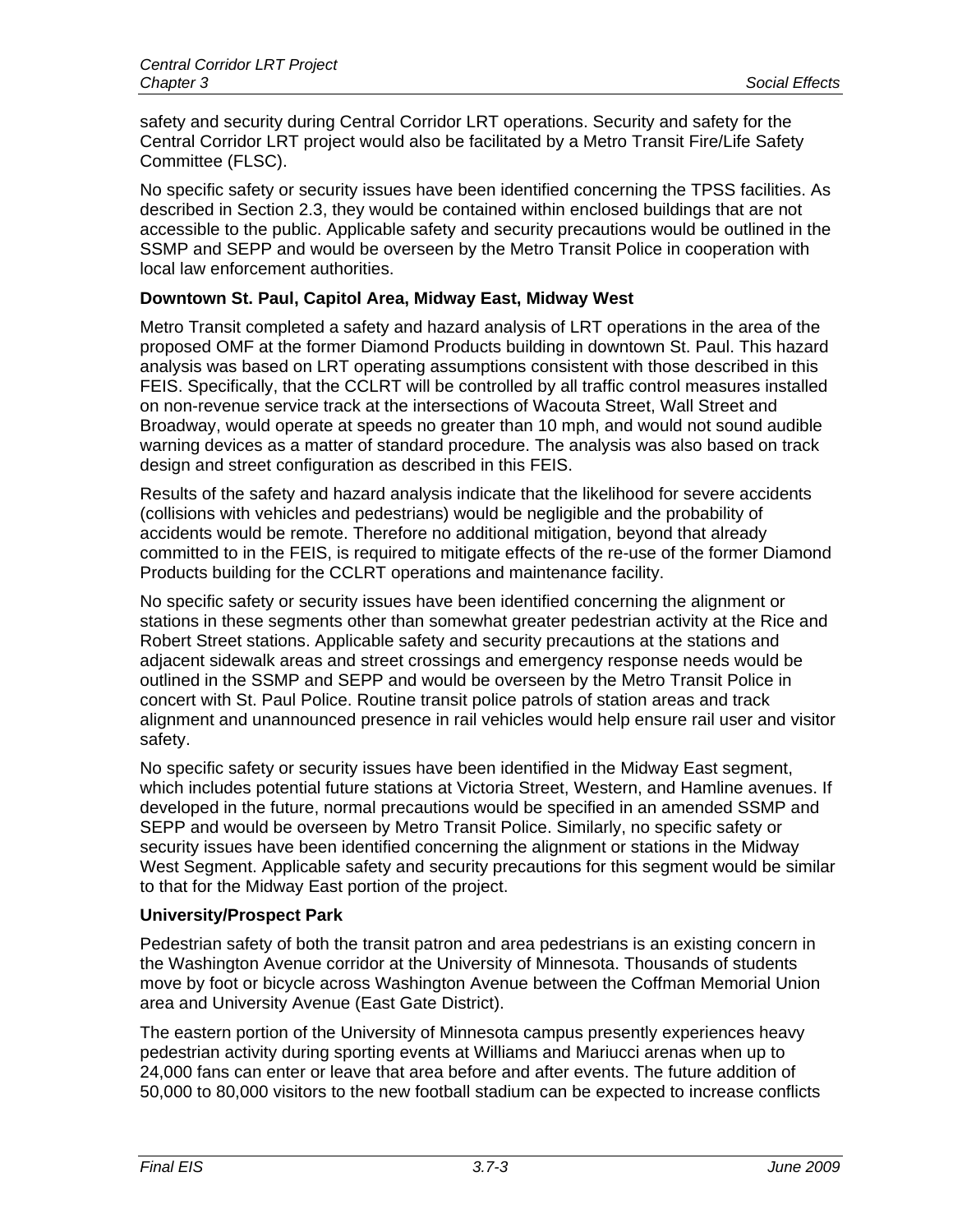between pedestrians and vehicles near the Stadium Village station. Site specific safety and security precautions would be identified in the SSMP and SEPP and would be overseen by the Metro Transit Police in cooperation with the University of Minnesota and Minneapolis Police Departments.

The removal of automobile traffic within the Transit Mall would improve pedestrian safety in this busy corridor. No specific safety and security issues have been identified concerning the Washington Avenue Bridge. Students and bicyclists presently cross the bridge on the upper pedestrian level which includes both an open and sheltered walkway. City and University buses transport students from the existing West Bank Transit Station across the lower level of the bridge to the east bank complex. Required structural modifications to support LRT traffic are not expected to impact existing or future pedestrian or bicycle traffic other than minor increases in pavement vibrations from passing LRT vehicles on the lower level. Site specific safety and security precautions would be specified in the SSMP and SEPP and would be overseen by the Metro Transit Police in cooperation with University public safety personnel.

### **Downtown Minneapolis**

No specific safety and security issues attributable to the connection with the Hiawatha LRT or the required bridge crossing of Interstate I-35W have been identified. The I-35W interchange and depressed Washington Avenue corridor between downtown Minneapolis and the existing West Bank Transit Station discourage any pedestrian or bicycle traffic in this area. Safety and security precautions utilized for this portion of the Central Corridor would be specified in the SSMP and SEPP and would be overseen by the Metro Transit Police in cooperation with University and Minneapolis police personnel.

# **3.7.4 Short-Term Construction Impacts**

Worker safety will be an important concern throughout the corridor during all phases of the project. Issues to be addressed as part of a required site safety and health plan will include the possibility for worker-vehicle conflict in restricted work spaces under traffic conditions, work in deep and confined spaces during utility relocations and construction, and the potential for exposure to potential contaminants during soil excavation and drilling work. Public safety, particularly the encroachment of pedestrians, bicyclists, area business staff, and interested spectators near open excavations along the corridor is an issue to be resolved by the creation, proper timing, and placement of protective safety programs, public information efforts, and selected protective measures. Similarly, adverse safety impacts to pedestrians and bicyclists resulting from turning vehicles at congested crosswalk areas during construction will need to be addressed in project design and development of traffic control plans. Applicable safety and security precautions would be specified in the SSMP and SEPP and would be overseen by the Metro Transit Police in cooperation with University and local law enforcement and emergency response personnel.

### **3.7.5 Mitigation**

System safety and security oversight for the project would be achieved through implementation of the SSMP by the Metropolitan Council. The primary purpose of the SSMP is to ensure that safety and security are considered when designing and constructing the project. This plan would cover requirements for safety and security design criteria, hazard analyses, threat and vulnerability analyses, construction safety and security, operational staff training, and emergency response measures. The plan would also include requirements for development of a Metro Transit SEPP to ensure continuation of safety and security during Central Corridor LRT operations. Safety and Security plan development for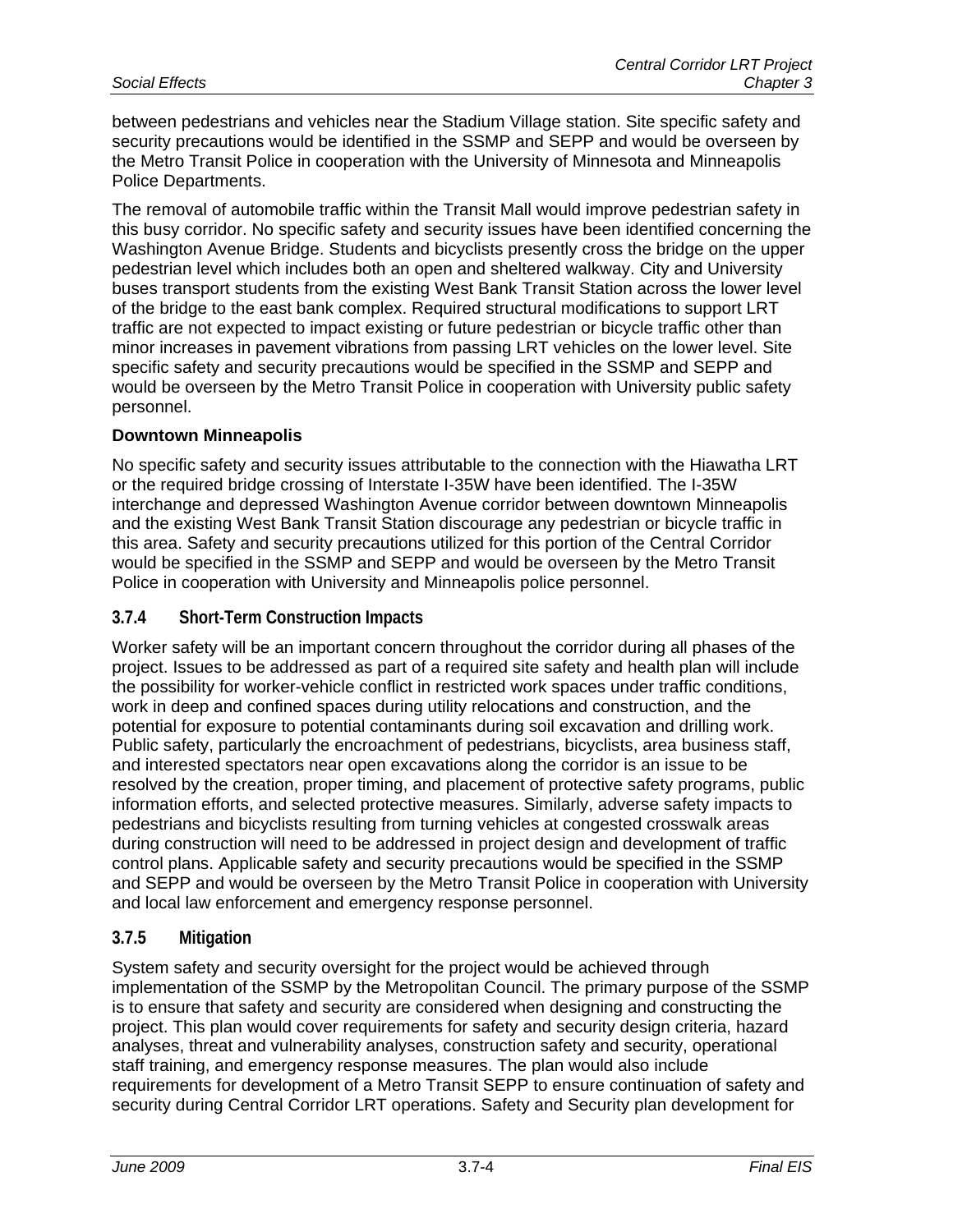the project would be closely coordinated with city and county law enforcement agencies, Capitol Area Police, and the U of M Police Department.

Security and safety for the Central Corridor LRT project would also be facilitated by a Metro Transit Fire Life Safety Committee, which facilitates exchange of information on safety and security policy to minimize fire and life safety hazards to rail patrons, project employees, and the public. The FLSC maintains project safety criteria and supports inspections of transit system elements in compliance with established fire/life safety criteria. The FLSC reviews design specifications, drawings and other related documents for Metro Transit facilities and systems for compliance with established federal, state, and local regulations, codes, and standards relating to fire/life safety.